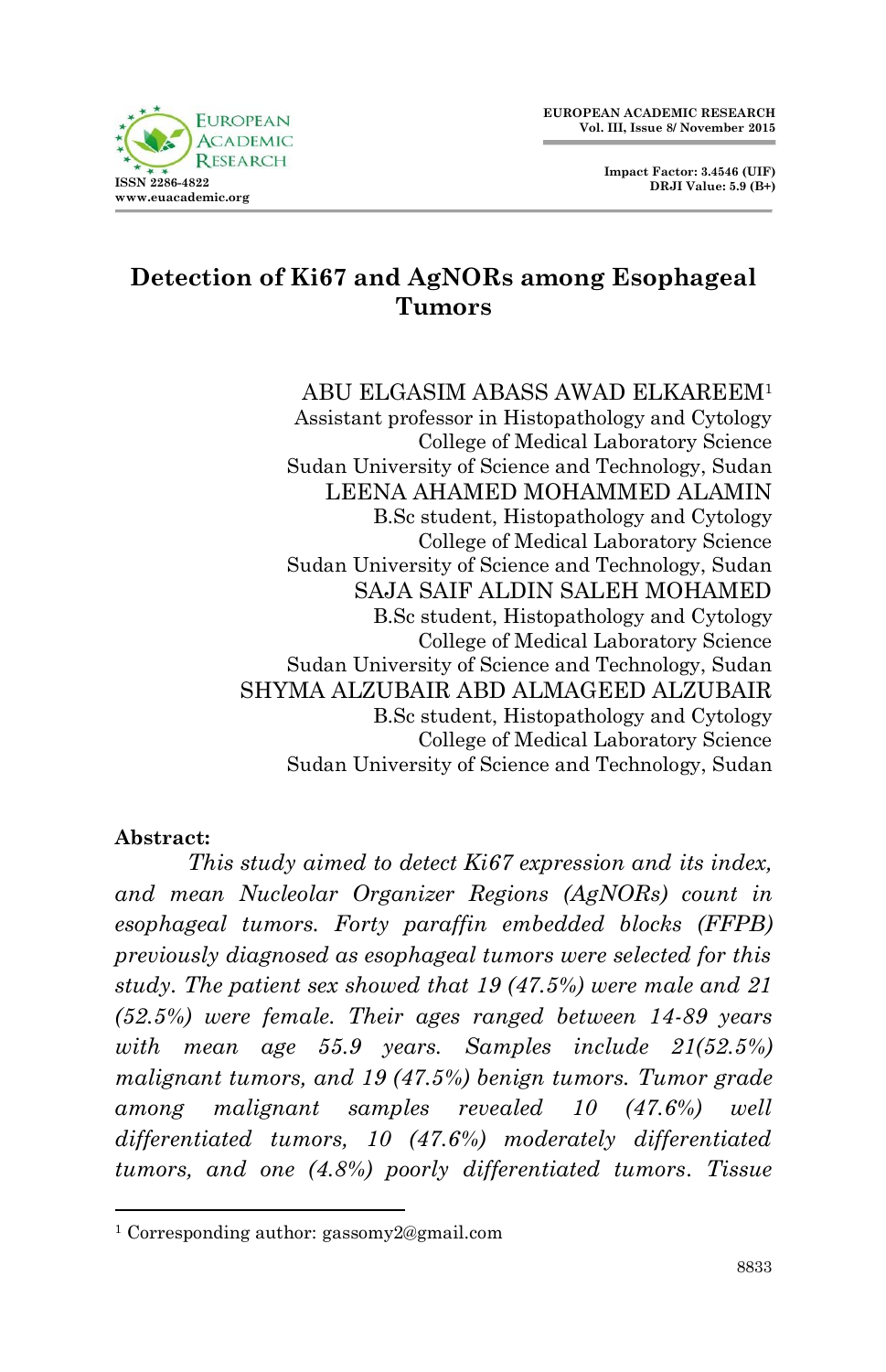*sections were stained using two methods; immunohistochemical method (new indirect method) for detection of Ki67, and silver impregnation method for AgNORs detection. Data and results obtained were analyzed using SPSS computer program. Malignant esophageal tumors revealed positive expression of ki67 in 19 (90.5%) samples, and negative expression in 2 (9.5%) samples, while benign tumors showed positive expression in 4 (21.1%) samples, and negative expression in 15 (78.9%) samples, this result showed significant statistical difference (P= 0.000). Ki67 index among samples represented (40.21±18.94) in malignant tumors, and (14.60±14.85) in benign tumors, the differences showed significant result (P= 0.000). Association between Ki67 index and the grade of tumor showed (29.80±13.22) in well differentiated tumors and (45.96±15.10) in moderately differentiated tumors with significant association*  $(p=0.020)$ . The mean AgNORs count per cell was  $(5.13\pm1.17)$  in *malignant tumors, and (2.78±0.77) in benign tumors, with significant differences (P= 0.000). The mean AgNORs count in well differentiated tumors and moderately differentiated tumors was (4.36±0.48) and (5.65±0.79) respectively, with statistically significant correlation (P= 0.001). Positive correlation was found between mean AgNORs count and Ki67 index over expression in esophageal tumor (P= 0.01, r= 0.783).*

*Conclusion: The study concluded that both Ki67 index and mean AgNORs count increase in malignant tumor more than benign, with association with tumor grade.* 

**Key words:** Ki67, AgNORs, esophageal tumors.

## **INTRODUCTION:**

Esophageal cancer is the eighth most common incident cancer in the world because of its extremely aggressive nature and poor survival rate <sup>(1)</sup>, esophageal carcinoma affects more than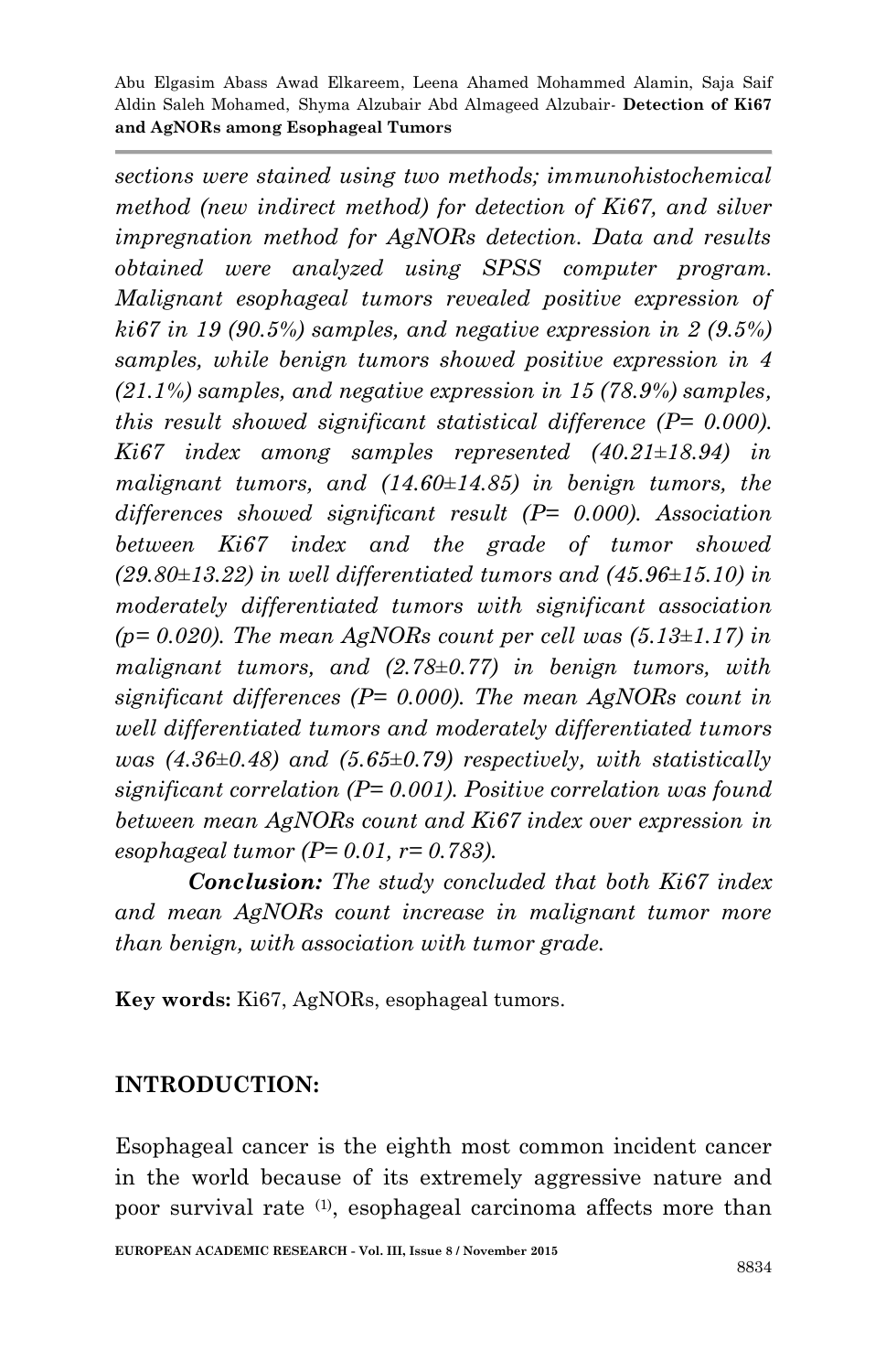450000 people worldwide and the incidence is rapidly increasing (2) .

In Sudan, according to Sudan National Cancer Registry (NCR), during the period 2009 - 2010, 6771 cases were recorded for Khartoum State, in which esophageal cancer rate 5.8 per  $100,000$  of the population  $(3)$ .

The risk factors for squamous cell carcinoma (SCC) and adenocarcinoma (AC) include tobacco use, alcohol consumption, dietary insufficiencies, hot food and beverages, gastroesophageal reflux disease (GERD), *Helicobacter pylori* infection, human papilloma virus (HPV), radiation, age and obesity <sup>(4)</sup> and genetic factors (5) .

Diagnosis of esophageal cancer is done by esophagram, upper endoscopy, endoscopic ultrasound (EUS), bronchoscopy, biopsy, computed tomography scan (CT), magnetic resonance imaging (MRI), positron emission tomography scan (PET) <sup>(6)</sup>.

The treatment options for esophageal cancer include chemotherapy, radiation therapy, chemo-radiotherapy, biological/targeted therapy and surgery  $(5)$ .

Ki67 is a marker of cell proliferation. It is present in all periods of the cell cycle except for G<sup>0</sup> and provides a reliable method to characterize malignant tumors, there is a strong correlation between Ki67 proliferative activity and esophageal carcinomas<sup>(8)</sup>.

Argyrophilic nucleolar organizer regions (AgNORs) are loops of ribosomal DNA located in the short arms of acrocentric chromosomes 13, 14, 15, 21 and 22 and transcribe to ribosomal RNA. AgNORs vary in size and shape according to nucleolar transcription. They are intimately related to the cell cycle and may be related to proliferation and ploidy (9). The AgNOR number is a good indicator of the malignant potentiality of esophageal carcinoma (10) .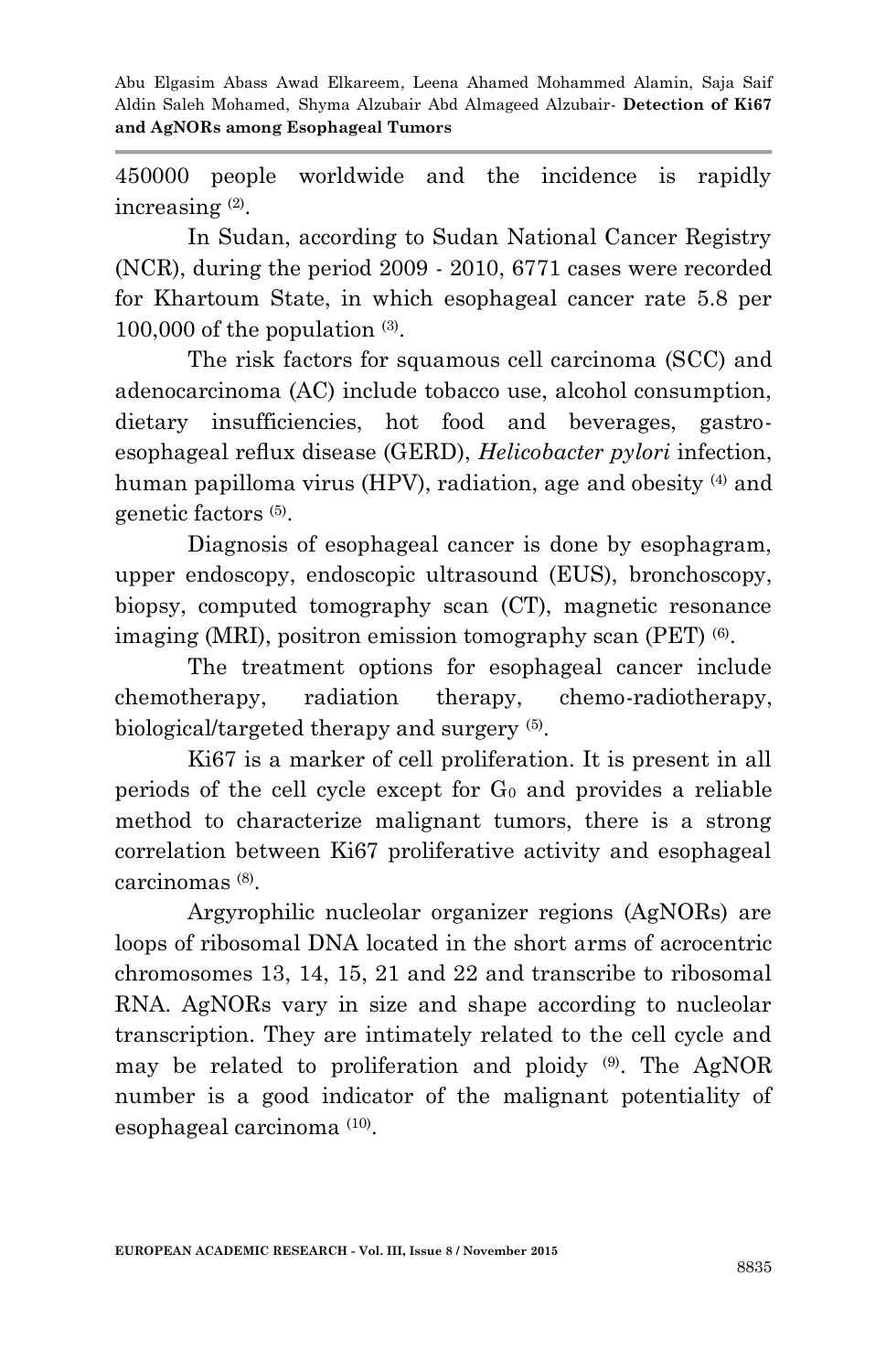#### **MATERIALS AND METHODS:**

#### **Study sample:**

Forty paraffin embedded tissue blocks previously diagnosed as esophageal tumors were randomly collected from different hospital in Khartoum State.

Patient identification and other information obtained from patients files, includes age, sex and diagnosis.

#### **Sample processing:**

Two sections of  $3 \mu m$  in thickness were obtained from formalin fixed paraffin wax embedded tissue using rotary microtome, section for IHC were mounted into coated slide.

## **Immunohistochemical staining for detection Ki67:**

Sections were dewaxed in oven and cleared in two changes of xylene for 2 minutes for each then rehydrated through descending concentration of ethanol (100%, 90%, 70%, and 50%) then water 2 minutes for each, then antigen retrieved using PT link for 20 minutes at 95°C in tris buffer EDTA (pH 9.0), then washed in phosphate buffer saline (PBS) pH 7.4 for 3 minutes, then treated with hydrogen peroxide solution and methanol for 10 minutes then washed in PBS (pH 7.4) for 3 minutes. Then the sections were treated with primary antibodies (anti Ki67) for 20 minutes in a moisture chamber, then washed in PBS (pH 7.4) for 3 minutes, then treated with secondary polymer conjugated antibodies for 20 minutes, then washed in PBS (pH 7.4) for 3 minutes, then treated with DAB for 5 minutes, then washed in phosphate buffer saline (pH7.4), then counter stained in Mayer's haematoxylin for 1 minute then washed and blued in running tap water, then dehydrated through ascending concentrations of ethanol, cleared in xylene and mounted using dextrin plasticizer xylene (DPX) (11) .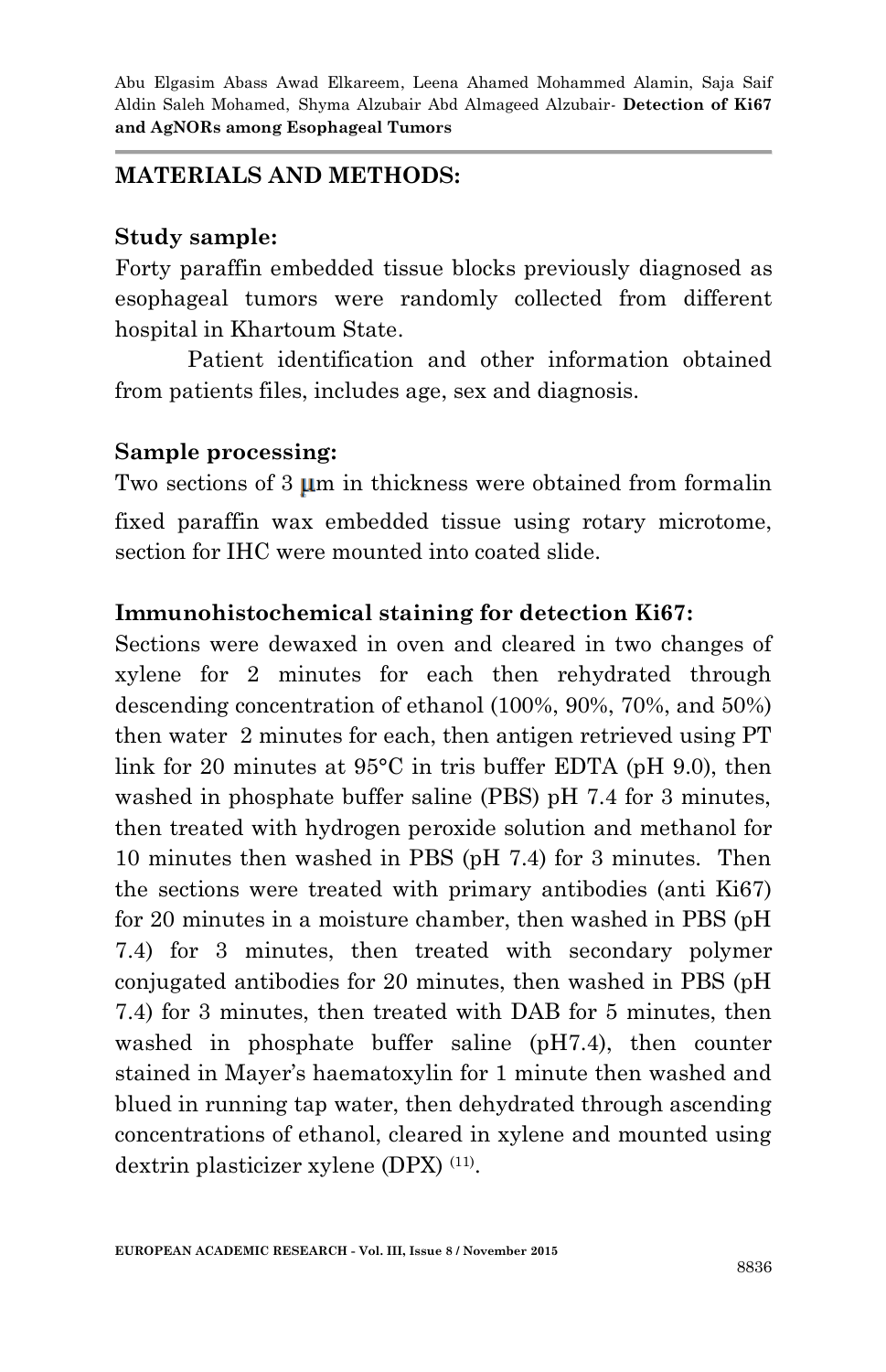**Silver impregnation technique for detection of AgNORs:** Sections were dewaxed in oven and cleared in two changes of xylene then rehydrated through descending concentration of ethanol (100%, 90%, 70%, and 50%) to distilled water, and then sections were inoculated in freshly prepared AgNOR staining solution for 45 minutes at room temperature in dark place, then washed with distilled water and dehydrated through graded ethanols to xylene <sup>(11)</sup>.

# **RESULT INTERPRETATION:**

All quality control measure was adopted. In IHC negative controls were completed by omission of the primary antibody. Positive staining of normal, non-neoplastic epithelial cells, fibroblasts and lymphocytes within analyzed samples served as internal positive control for Ki67. Cells that displayed a brown nuclear stain were considered to be Ki67 positive. The final result was assessed by the proliferation index for every case, which is calculated from the average of stained cells in relation to the total analyzed cells, with a minimum count of 500 cells (Negative expression 0% - 25% and positive expression 26% - 100%), as described by Bianto  $et al.,$  <sup>(12)</sup>.

Histochemically stained section for AgNORs count were examined under x100 oil immersion lens. AgNORs were clearly evident as brown-black dots of varying size. Dots were counted in 100 cells in each section randomly, as described by Morita *et*   $al.,$ <sup>(10)</sup>.

## **DATA ANALYSIS:**

Data was analyzed using SPSS 11.5 computer program. Frequencies, means, independent T test, correlation, scatter graph and chi-squire test were calculated.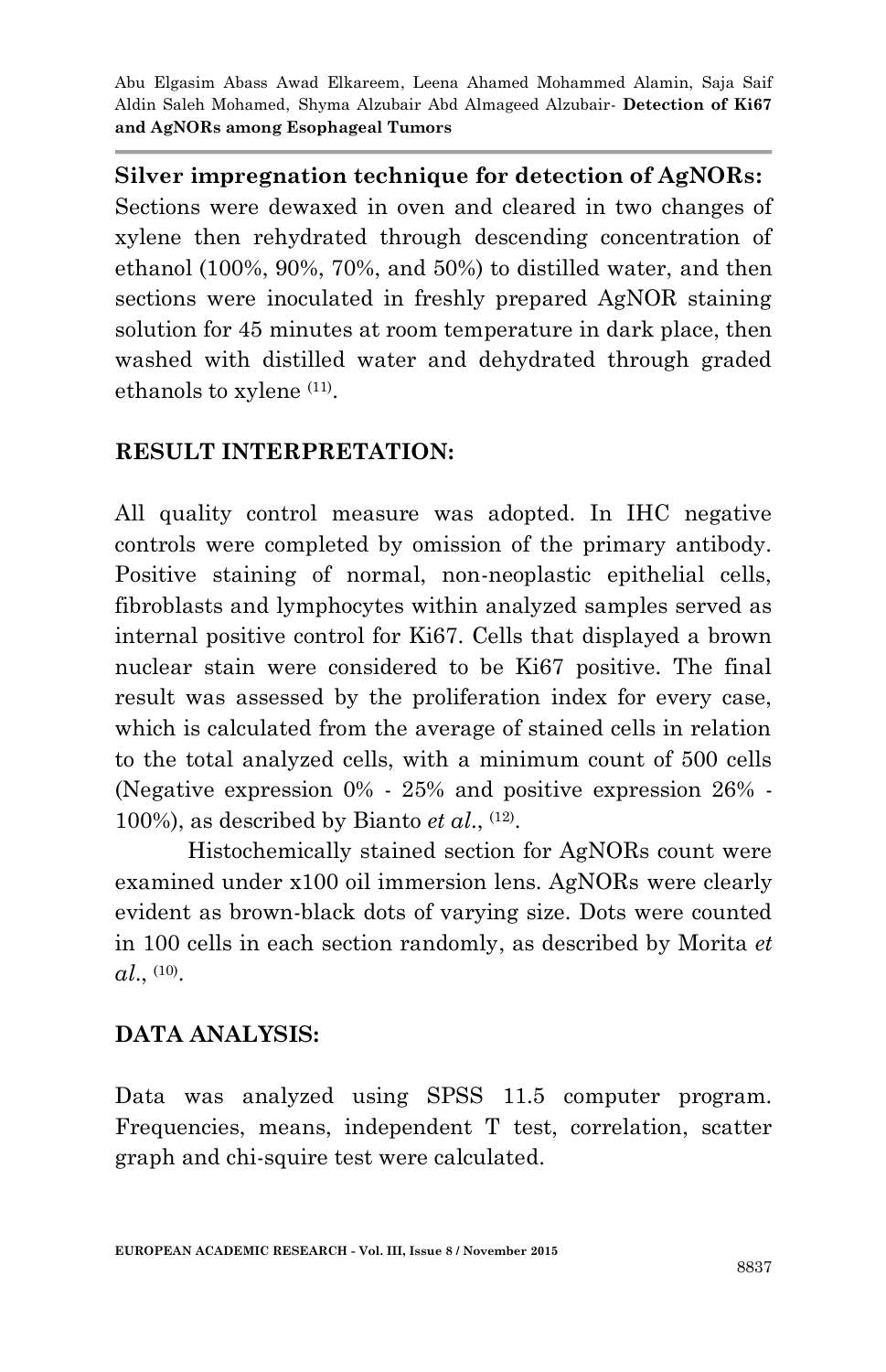#### **RESULTS:**

A total of 40 samples of patients with esophageal tumors were investigated, 21 (52.5%) of them were malignant esophageal tumors and 19 (47.5%) were benign, table (1). The description of tumor grade among malignant samples revealed that well differentiated tumors in 10 (47.6%) samples, moderately differentiated tumors in 10(47.6%) samples, and poorly differentiated tumors in one sample (4.8%), table (2). The age of study population ranged between 14 to 89 years with mean age 55.9 years. Less than 39 years were 8 (20%) patients, 39-54 years were 9 (22.5%) patients, and older than 54 years were 23 (57.5%) patients, table (3). The description of sex showed that 19 (47.5%) were male and 21 (52.5%) were female, table (4). Malignant esophageal tumors revealed positive expression of ki67 in 19 (90.5%) samples, and negative expression in 2 (9.5%) samples, while benign tumors showed positive expression in 4 (21.1%) samples, and negative expression in 15 (78.9%) samples,  $(P= 0.000)$ , table  $(5)$ . The Ki67 index among samples (Mean  $\pm$  Standard deviation (SD)), in malignant tumors was  $(40.21 \pm 18.94)$ , while in benign tumors was  $(14.60 \pm 14.85)$ , (p value=0.000), table (6). Association between Ki67 index and the grade of tumor showed that the mean of Ki67 index was  $(29.80 \pm 13.22)$  in grade I and  $(45.96 \pm 15.10)$  in grade II (P= 0.020), table (8). The AgNORs count per cell (Mean±SD) in malignant tumors was  $(5.13 \pm 1.17)$ , while in benign tumors was  $(2.78\pm0.77)$ , (P= 0.000), table (7). The mean AgNORs count in grade I and grade II was  $(4.36\pm0.480)$  and  $(5.65\pm0.79)$ respectively, (P= 0.001), table (8). Positive correlation was found between mean AgNORs count and Ki67 index over expression ( $P = 0.01$ ,  $r = 0.783$ ), graph (1).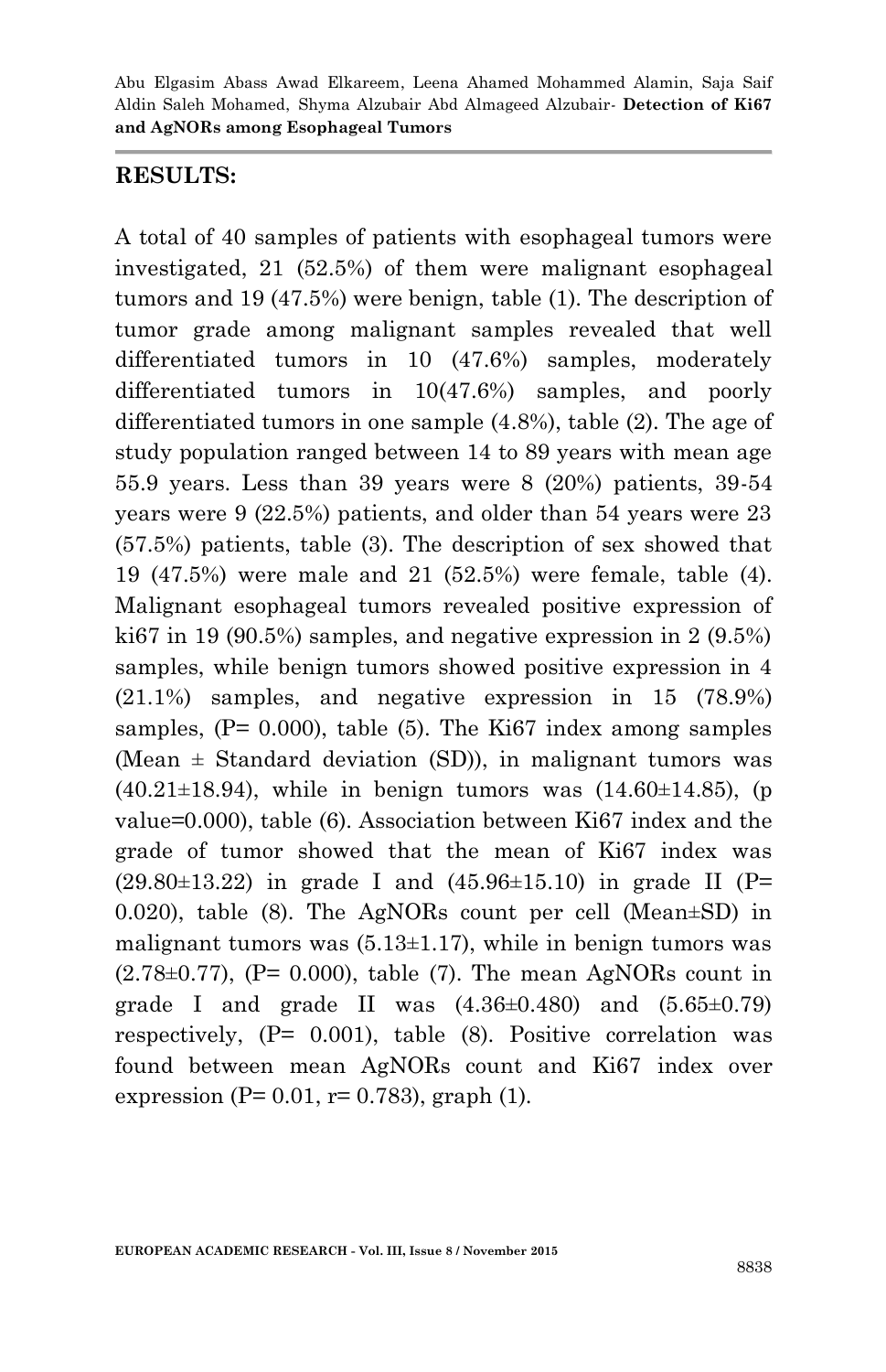| Table (1). Distribution of sample among the study population. |           |         |  |  |
|---------------------------------------------------------------|-----------|---------|--|--|
| Sample                                                        | Frequency | Percent |  |  |
| Malignant                                                     |           | 52.5    |  |  |
| Benign                                                        |           | 47.5    |  |  |
| Total                                                         | 40        | $100\,$ |  |  |

**Table (2): Distribution of cancer grade among malignant esophageal tumor:**

| Tumor grades                  | Frequency   | Percent |
|-------------------------------|-------------|---------|
| Well differentiated tumor     | 10          | 47.6%   |
| Moderate differentiated tumor | 10          | 47.6%   |
| Poorly differentiated tumor   |             | 4.8%    |
| Total                         | $2^{\circ}$ | 100%    |

#### **Table (3): Distribution of age group among study population:**

| Age group          | Frequency | Percent |
|--------------------|-----------|---------|
| Less than 39 years |           | 20%     |
| $39 - 54$ years    |           | 22.5%   |
| More than 54       | 23        | 57.5%   |
| Total              |           | 100%    |

#### **Table (4): Distribution of sex among study population:**

| Sex    | Frequency     | Percent |
|--------|---------------|---------|
| Male   |               | 47.5%   |
| Female | $\mathcal{D}$ | 52.5%   |
| Total  | 40            | 100%    |

|          | Table (5): Immunohistochemical expression of Ki67 among the study |  |  |  |
|----------|-------------------------------------------------------------------|--|--|--|
| samples: |                                                                   |  |  |  |

|           |                           | Positive | <b>Negative</b> | Total | P.value |
|-----------|---------------------------|----------|-----------------|-------|---------|
| Benign    | N                         |          | 15              | 19    |         |
|           | $\%$                      | 21.1     | 78.9            | 100   |         |
| Malignant | N                         | 19       |                 | 21    | 0.000   |
|           | $\frac{0}{0}$             | 90.5     | 9.5             | 100   |         |
|           |                           |          |                 |       |         |
|           | <b>Expression of Ki67</b> |          |                 |       |         |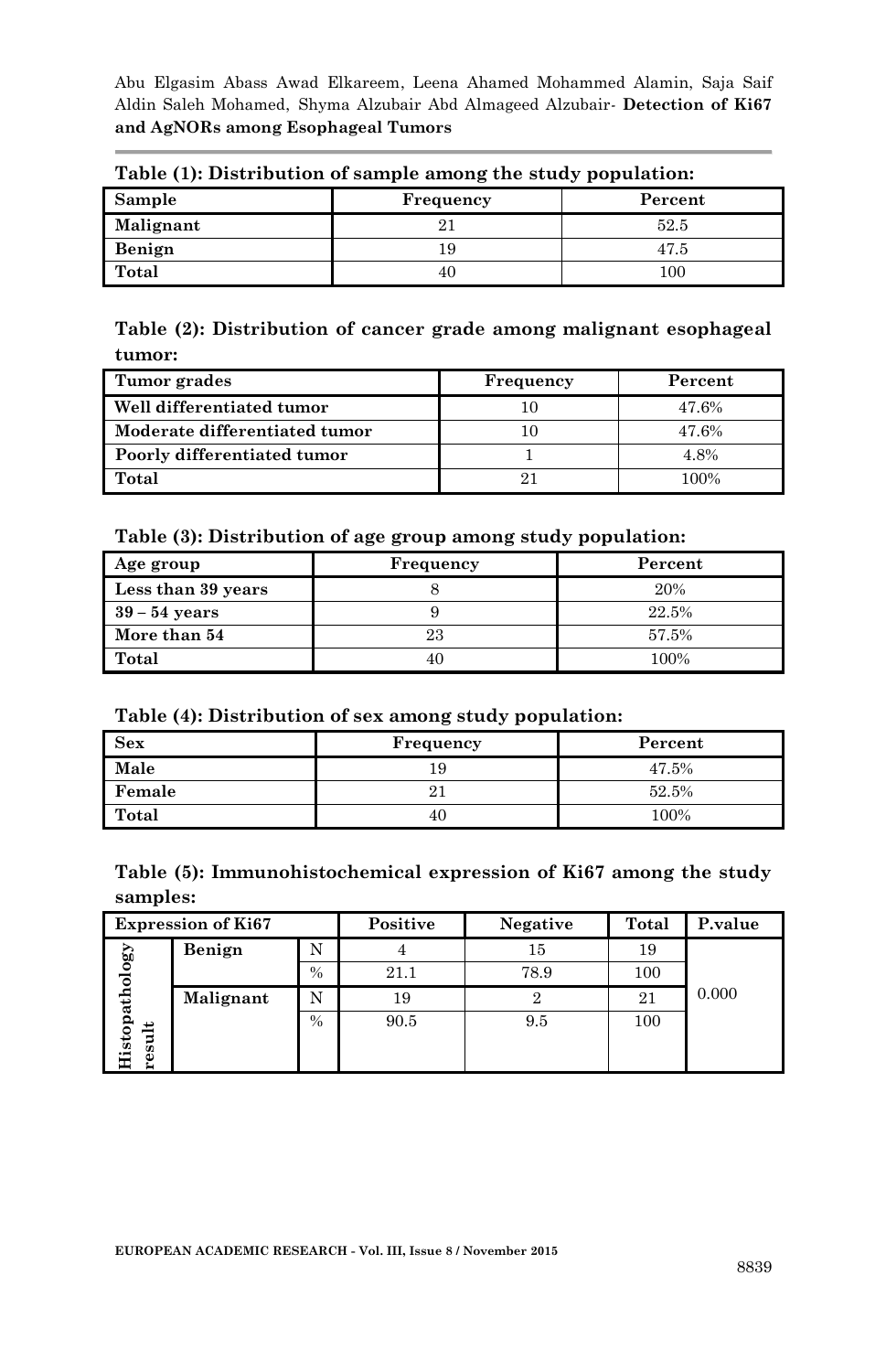| Table (6): Relation between Ki67 index and histopathological results: |                                                 |       |       |  |  |
|-----------------------------------------------------------------------|-------------------------------------------------|-------|-------|--|--|
| Sample                                                                | P.value<br><b>Standard</b><br>Mean<br>deviation |       |       |  |  |
| Benign                                                                | 14.60                                           | 14.85 | 0.000 |  |  |
| Malignant<br>18.94<br>40.20                                           |                                                 |       |       |  |  |

**Table (7): Relation between mean AgNOR and histopathological results:**

| Sample    | Mean     | <b>Standard deviation</b> | P.value |
|-----------|----------|---------------------------|---------|
| Benign    | 2.78     |                           | 0.000   |
| Malignant | $5.13\,$ |                           |         |

**Table (8): Relation of Ki67 index and mean AgNOR with the grade of tumor:**

| <b>Grade of tumor</b> |         | Grade I<br><b>Grade II</b> |       |  |
|-----------------------|---------|----------------------------|-------|--|
| Ki67 index            | Mean    | 29.80<br>45.96             |       |  |
|                       | SD      | 13.22                      | 15.10 |  |
|                       | P.value | 0.02                       |       |  |
| Mean AgNOR            | Mean    | 4.36<br>0.48               |       |  |
|                       | SD      | 5.65                       | 0.79  |  |
|                       | P.value | 0.001                      |       |  |



**Graph (1): shows strong positive Correlation between Ki67 indexes and mean AgNORs count (P= 0.01, r= 0.783).**

## **DISCUSSION**

Esophageal cancer is one of the most common cancers in the world because of its extremely aggressive nature and poor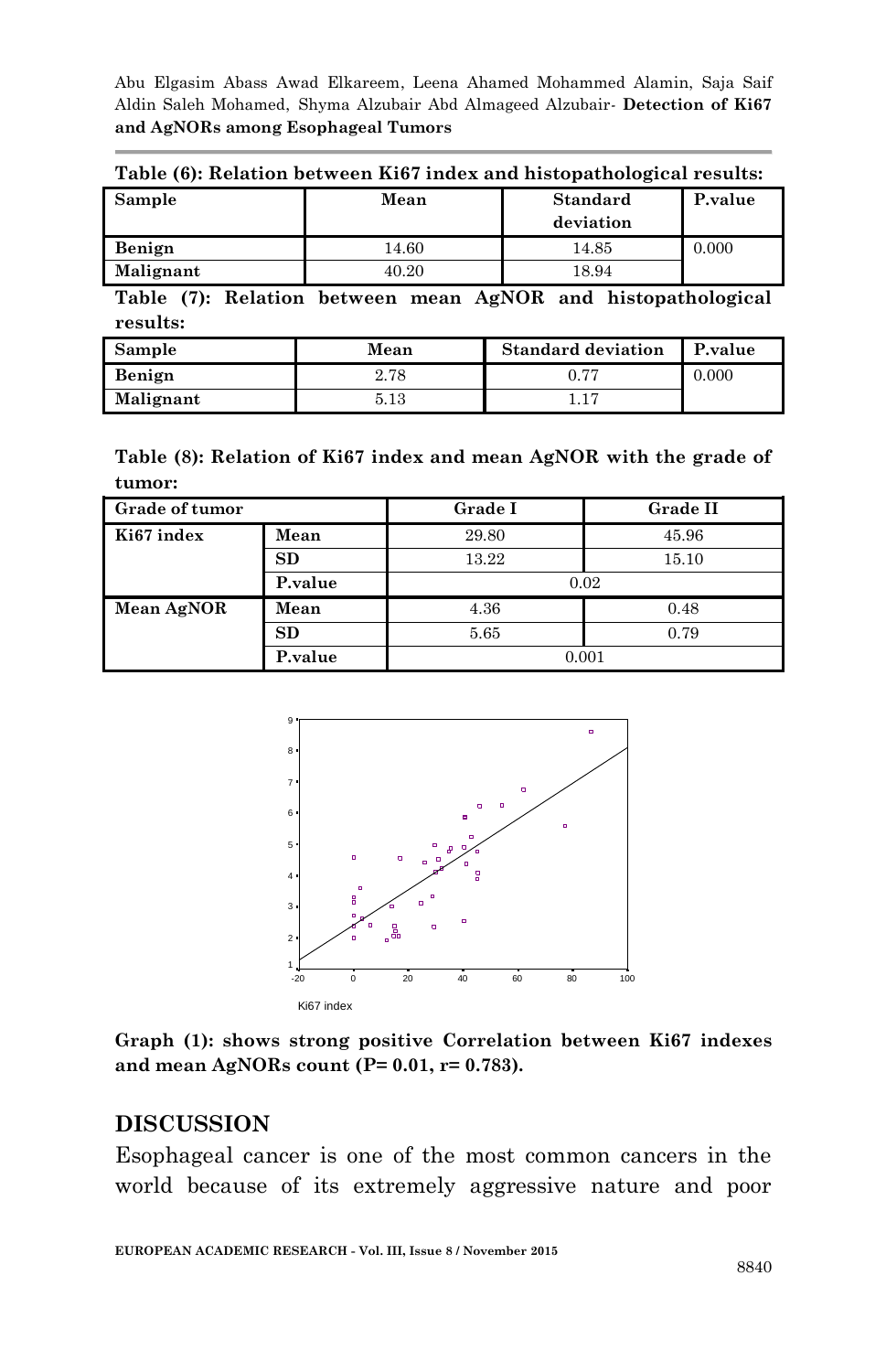survival rate <sup>(1)</sup>. The age of study population ranged between 14 to 89 years with mean age 55.9 years, most patient aggregating in the age more than 54 years representing 57.5% meaning that individual more than 50 years are more susceptible to esophageal cancer, this result is similar to study of Saeed *et al*., (3) , they reported that the incidence of the esophageal cancer increase with aging particularly after 55 years.

Ki67 protein is a marker of cell proliferation, it is present in all periods of the cell cycle  $(G_1, S, G_2, A)$  and mitosis except for  $G_0$ , and provides a reliable method to characterize malignant tumors  $(7)$ . This study revealed that Ki67 index is higher in malignant tumor than in benign tumor,  $(40.21\pm18.94)$ , (14.60±14.85) respectively, this result is similar to result observed by Khattab *et al*., (8) , they reported that Ki67 index was significantly different between malignant and benign tumor.

This study showed that Ki67 index increase with high grade of tumor  $(29.80 \pm 13.22)$ , in grade I and  $(45.96 \pm 15.10)$  in grade II, this result is consistent with the study of Huang *et al*., (13) , they reported that there was significant correlation between Ki67 index and the histological grade of tumor.

AgNOR are argyrophilic protein seen as black intranuclear granules by silver stainig technique, it's number correlates with both cellular kinetics and ploidy (9) , in this study the mean AgNORs count per cell increase in malignant tumor in comparison to benign tumor,  $(5.13 \pm 1.17)$ ,  $(2.78 \pm 0.77)$ respectively, this result is similar to result of Kuwano *et al.*, <sup>(14)</sup>, they reported that there was significant differences between mean AgNORs count in malignant and benign tumor.

The study revealed that mean AgNORs count increase with high grade of tumor, grade I (4.36±0.48) and grade II (5.65±0.79), this finding is similar to result of Siddique *et al*., (15) , they reported that there was significant correlation between mean AgNORs count and histological grade of tumor, this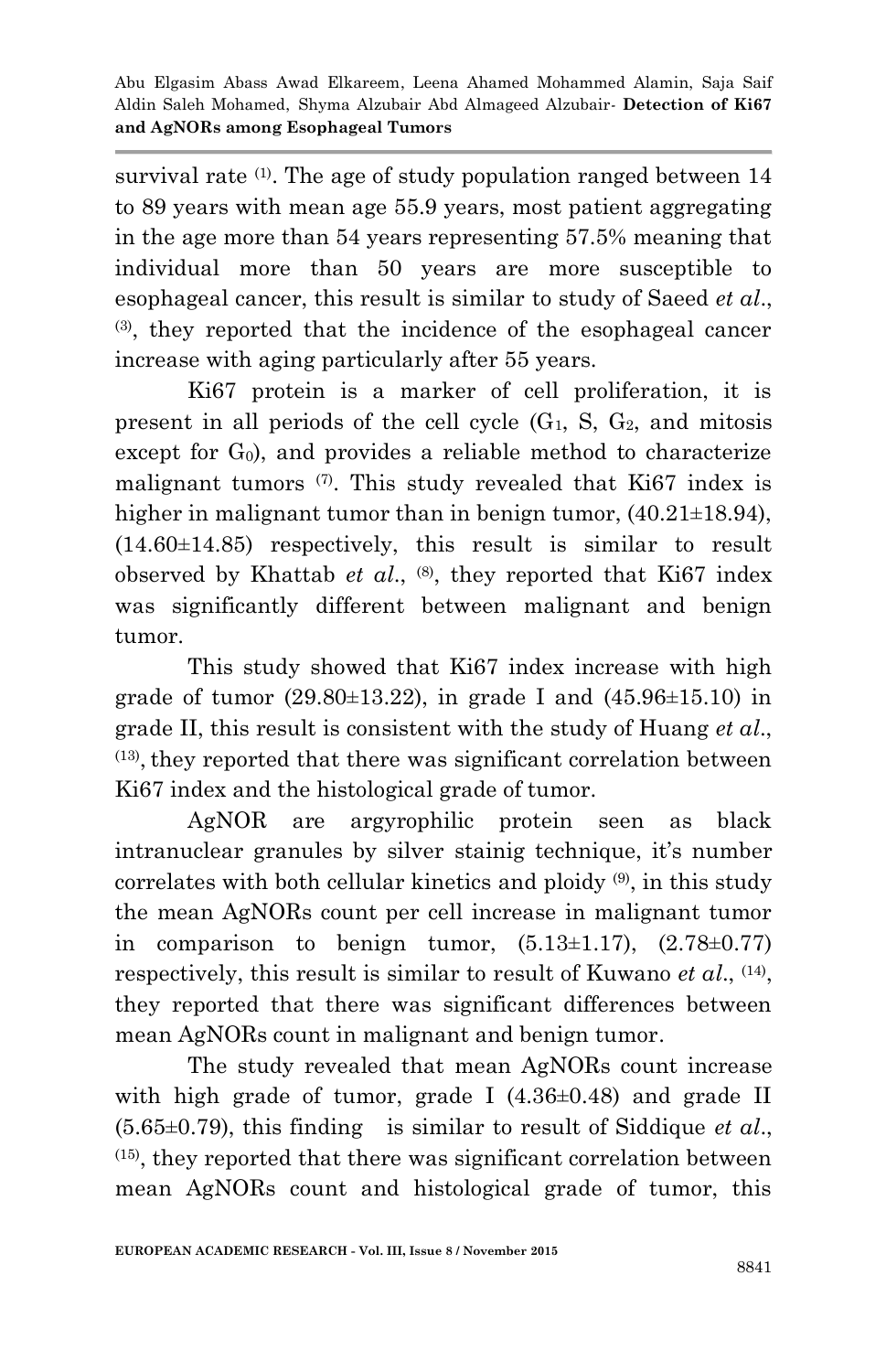finding is inconsistent with the study of Morita *et al.*, <sup>(10)</sup>, they reported that there is no significant correlation between mean AgNORs and tumor grade.

The study showed that there was strong positive correlation between mean AgNORs count and Ki67 over expression ( $P = 0.01$ ,  $r = 0.783$ ), same result observed by Kakeji *et al*., (16) , they reported that there was a significant correlation between the Ki67 index and mean AgNORs count.

# **CONCLUSION**

On basis of the results this study conclude that Ki67 index and mean AgNORs are higher in malignant rather than benign tumors and increase with high grade of tumors.

#### **REFERENCES**

- 1. Mao WM, Zheng WH, and Ling ZQ. Epidemiologic risk factors for esophageal cancer development. *Asian Pac J Cancer Prev*. 2011; **12**(10): 2461–2466.
- 2. Pennathur A, Gibson MK, Jobe BA, and Luketich JD. Oesophageal carcinoma. *Lancet*. 2013; **381**(9864): 400– 412.
- 3. Saeed IE, Weng HY, Mohamed KH, and Mohammed SI. Cancer incidence in Khartoum, Sudan: first results from the Cancer Registry 2009–2010. *Cancer Medicine*. 2014; **3**(4): 1075–1084.
- 4. Jobe BA, Thomas CR, and Hunter JG. *Esophageal cancer principles and practice*. 1st edition. Demos Medical. United States of America. 2009; 107-111.
- 5. Jazii FR. *Esophageal Cancer Cell and Molecular Biology, Biomarkers, Nutrition and Treatment*. 1st edition. InTech. Croatia. 2012; 157-213.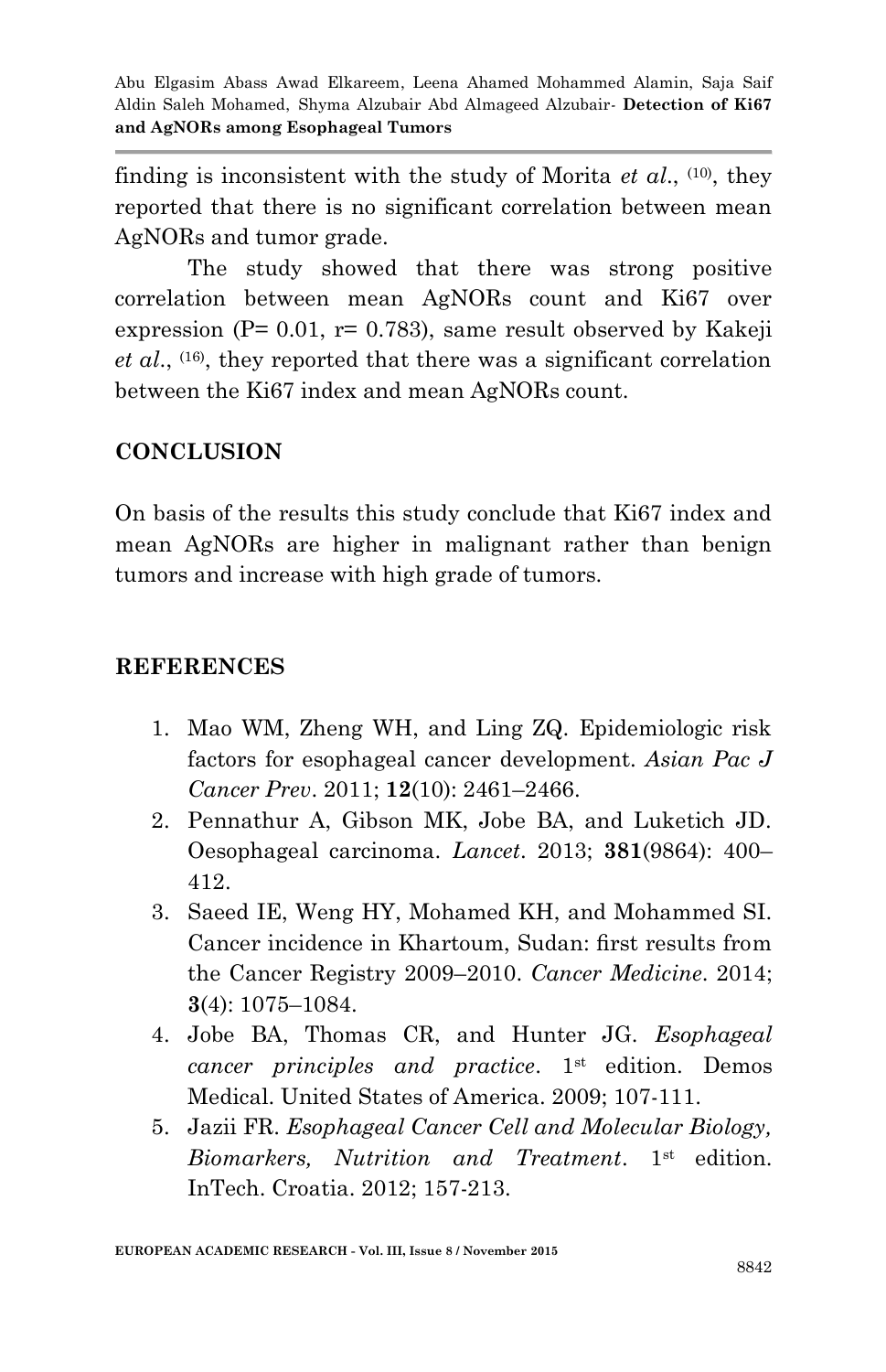- 6. Neal AJ and Hoskin PJ. *Clinical oncology Basic principles and practice*. 4th edition. Great Britain. London. 2009; 118-124.
- 7. Brown DC and Gatter KC. Ki67 protein: the immaculate deception. *Histopathology*. 2002; 40(1): 2-11.
- 8. Khattab HM, Fahmy MM, Soliman AA, and Al-sayed AY. A statistical study of esophageal lesions in Egypt when correlated with Ki-67 activity in GERD, Barrett's esophagus, and carcinoma of the esophagus. *Egyptian Journal of Pathology*. 2013; **33**(2): 183-189.
- 9. Akhtar K, Mehdi G, Maheshwari V, Siddiqui SA, and Sharma R. Diagnostic and prognostic significance of AgNOR counts in radiotherapy treated squamous cell carcinoma of the cervix. *J Obstet Gynecol India*. 2005; **55**(2): 163-166.
- 10. Morita M, Kuwano H, Matsuda H, Moriguchi S, and Sugimachi K. Prognostic Significance of Argyrophilic Nucleolar Organizer Regions in Esophageal Carcinoma. *Cancer research*. 1991; **51**(19): 5339-5341.
- 11. Bancroft JD, and Gamble M. *Theory and practice of histological techniques*, 5th edition, Churchil Livingstone, London, 2002; 351.
- 12. Binato M, Fagundes RB, Meurer L, Edelweiss MI, Gurski RR. Immunohistochemical analysis of Ki67 (MIB-1) antigen in columnar mucosa of the distal esophagus in patients with GERD. *Applied Cancer Res*. 2008; **28**(3): 112–118.
- 13. Huang JX, Yan W, Song ZX, Qian RY, Chen P, Salminen E, and Toppari J. Relationship between proliferative activity of cancer cells and clinicopathological factors in patients with esophageal squamous cell carcinoma. *World J Gastroenterol*. 2005; **11**(19): 2956-2959.